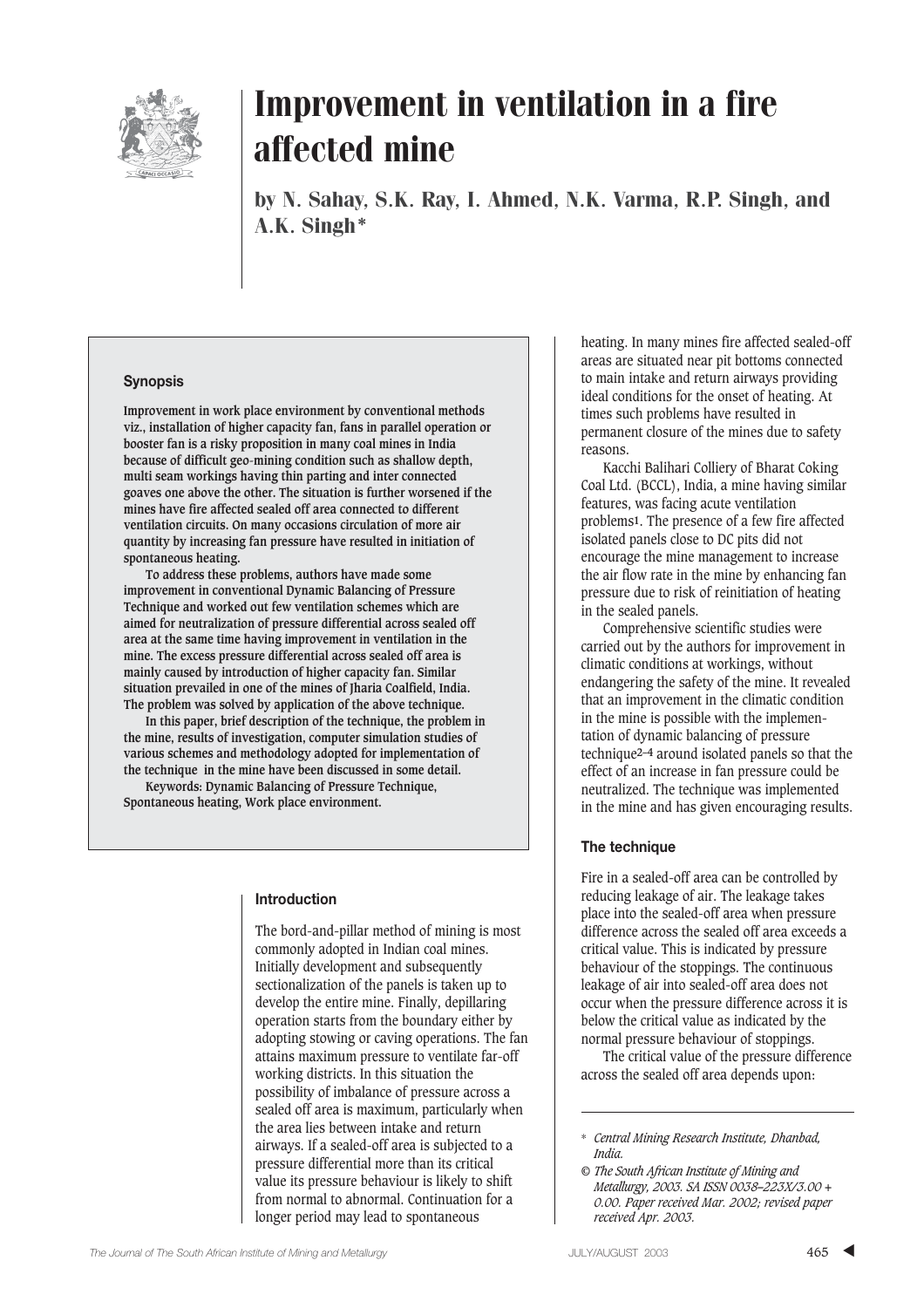- ➤ Cumulative pressure drop in the gallery around the sealed-off area
- ➤ Durinal change in barometric pressure
- ➤ Quality of sealing.

In this technique, to control/prevent fire in a sealed-off area, the pressure difference across them is brought below its critical value by maintaining the desired level of air pressure gradient in the ventilation circuit around the area. This is indicated by the shifting of abnormal pressure behaviour to normal. The basic requirements for implementation of this technique are:

- ➤ Ventilation survey data comprising a pressure and quantity survey to simulate the ventilation network on computer for deriving a suitable pressure gradient.
- ➤ Monitoring of the pressure behaviour of the stoppings round the clock.
- ➤ Conversion of the adjacent gallery connected to the stoppings into a pressure chamber with a regulator installed at the ends.

The main advantage of this technique is that once it is implemented around the sealed-off area, the pressure behaviour of stoppings can be further readjusted with the help of regulators provided in the system, if there is any change in fan pressure.

### **Particulars of the mines**

Kachhi Balihari Colliery (10 and 12 Pit) under the Putki Area of BCCL is situated in the eastern part of India about 300 km from Kolkata. It has produced prime coking coal since 1901. It comprises workings in two seams: XV Seam (5.1 m thick) and XVI (5.8 to 6.55 m thick). The mine is served by 3 pits: pits No. 10, 11 and 12. The pit details are furnished in Table I.

The winning operation is now concentrated in XV seam as XVI seam is exhausted and sealed except a few galleries around the pits, which are opened for pumping water and inspection purposes.

### **Problem and brief history of fire in the mine**

The climatic condition at the workings was rather oppressive, with temperatures exceeding the statutory limit (wet bulb temp. more than 30.5°C). The conditions could not be improved mainly due to the limitation in fan pressure to keep fire under control in panel-C, XV seam which occurred in early 70s. Subsequently, XV seam was drowned and workings were shifted to XVI seam. In 1987, XV seam was reopened after dewatering and fire recurred and subsequently the fire area was isolated from the rest of the mine by erecting 19 numbers isolation stoppings which could bring the fire under control.

In January 1997 the fire again burst through the roof near IS No. 9 after the operation of two fans in parallel mode to increase air quantity. The fire was again controlled by erecting two stoppings, 9A and 9B outbye of IS No. 9, stoppage of one of the parallel fans and short-circuiting some air around the pit bottom.

The measures, however, could control the fire to smoldering stage but the reduced amount of air circulation again deteriorated the environmental conditions at the workings.

### *Location of fire affected panel—C and ventilation circuit*

Panel-C is situated in XV seam, below a caved panel of XVI seam, around 12 pit bottom isolated by 19 number of stoppings as shown in Figure 1. The stoppings are ventilated by two separate ventilation circuits. One circuit is to ventilate a set of stoppings from IS No. 9B to 1 connected with the main intake at 4L and main return at 0L in  $R_3$  rise. The other one is to ventilate another set of stoppings from IS No. 10A to 19 connected to 12 pit (DC) bottom and 10 pit (UC) bottom. Regulators are installed in the gallery at entry points near IS No. 9B and 10A to regulate air quantity in these circuits. Sampling pipes are provided in stopping No. 5, 8C , 9B, 10A and 13.

### **Ventilation system**

The mine is ventilated by an axial flow exhaust type fan No. 1 installed at the surface and connected to No. 10 Pit through a fandrift for ventilation of XV and XVI seams. Another axial flow fan of similar type No. 2 is connected to the same drift as standby. No. 10 pit acts as upcast for both the seams, whereas No. 12 and 11 pits act as downcast for XV and XVI seam respectively. In XVI seam, a regulator in main return near 10 pit bottom and a door near 11 pit bottom are installed to control the air flow rate. A schematic diagram of the ventilation network of the mine is shown in Figure 1. Details of the fan parameters are given in Table II.

### **Ventilation investigation**

A ventilation investigation comprising pressure, air quantity and temperature survey, the study of performance of the main fan, study of the pressure behaviour of the stoppings and measurement of temperature inside Panel-C through stoppings was carried out in the mine while a single fan was operative. These investigations was aimed to collect data for computer simulation studies to identify suitable schemes, thereby designing and establishing dynamic balancing of pressure around panel-C to control fire as well as improve climatic conditions at the workings, PR 26 and Tippler section with two fans in parallel operation.

### *Pressure survey*

For better a understanding the ventilation circuit may be divided into four circuits: Circuit I, II, and III in XV seam and circuit IV in XVI seam.

A pressure survey along the above circuits was carried out by 'hose and tailing' method. In fact, a 4-km length of airways was covered during, a pressure survey. Results of the pressure the survey carried out along circuit I, II, and III are graphically represented in Figures 2 and 3.

- *Circuit No.* I Ventilation circuit from 12 pit bottom to the deepest level i.e. 15L, Tippler section in west side and PR-26 section in east side and 10 pit bottom via main return (R3 rise)
	- II Ventilation circuit for ventilation of a set of stoppings (IS No. 9B to 1) from 12 pit bottom to 4L and then to main return R3 at 0L
	- III Ventilation circuit for ventilation of a set of stoppings (IS No. 10A to 19) from 12 pit bottom to 10 pit bottom
	- IV Ventilation circuit in XVI seam from 11 pit bottom to 10 pit bottom via pump dip.

▲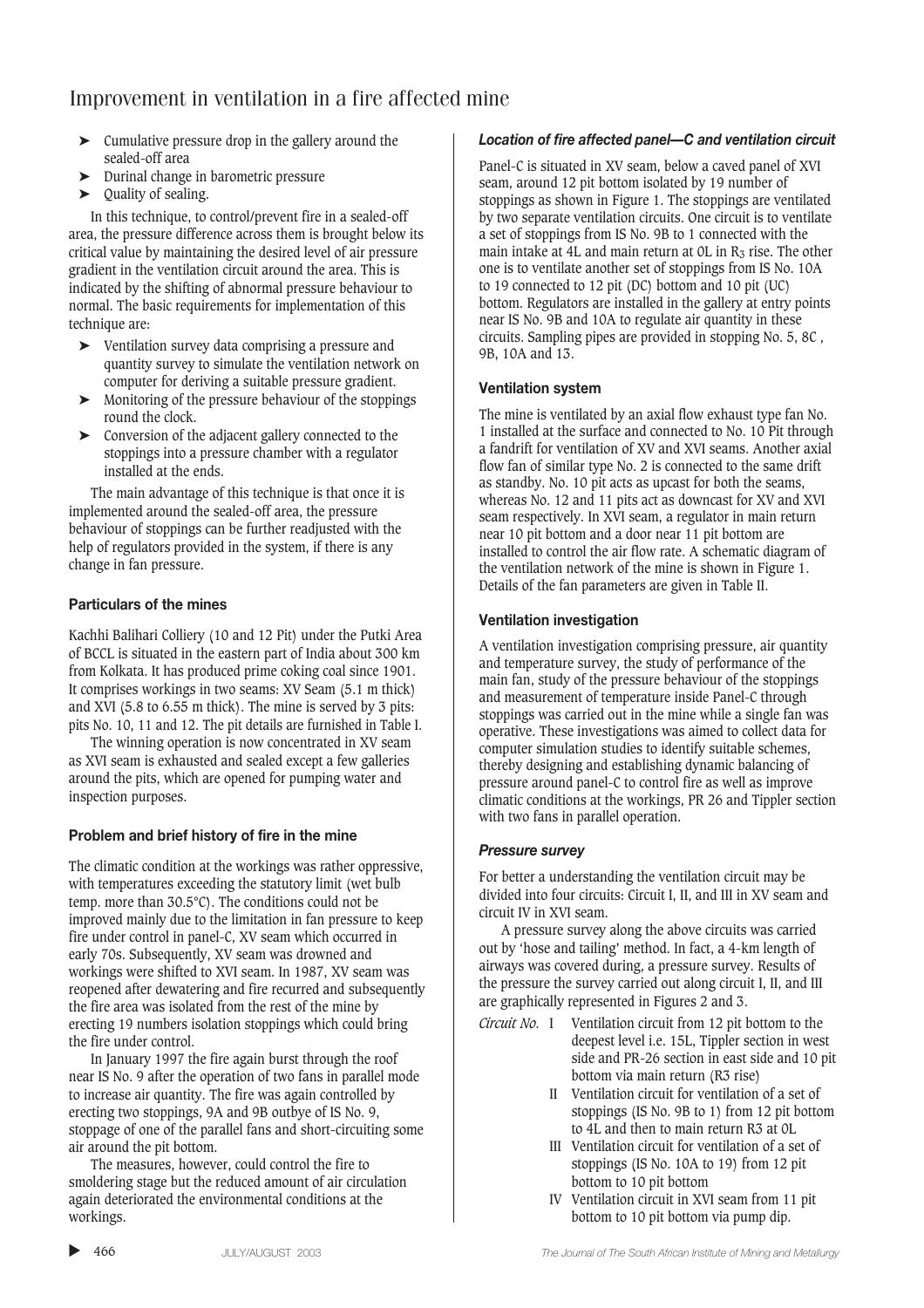

**Figure 1—Schematic ventilation network of Kachhi Balihari colliery (BCCL)**

From Figure 2 it is evident that the pressure loss in a few segments viz., cross-cut in main intake, AB drift and 10 pit shaft, a level was high which requires cleaning of debris and

| Table I             |                |                   |                   |                                       |                              |  |
|---------------------|----------------|-------------------|-------------------|---------------------------------------|------------------------------|--|
| Details of the pits |                |                   |                   |                                       |                              |  |
| SI, no.             | Pit no.        | Depth (m)         | Diameter (m)      | Sunk up to                            | <b>Purpose</b>               |  |
| $\overline{c}$<br>3 | 10<br>11<br>12 | 213<br>112<br>212 | 5.5<br>5.5<br>5.5 | <b>XV Seam</b><br>XVI Seam<br>XV Seam | UC<br><b>DC</b><br><b>DC</b> |  |

| Table II<br>Details of fan parameters |            |               |  |  |
|---------------------------------------|------------|---------------|--|--|
| <b>Parameters</b>                     | Fan 1      | Fan 2         |  |  |
| <b>Make</b>                           | <b>MMM</b> | <b>Voltas</b> |  |  |
| Model                                 | AF-80      | <b>PV-200</b> |  |  |
| Diameter, mm                          | 2000       | 2000          |  |  |
| No. of blades                         | 16         | 8             |  |  |
| Motor, kW                             | 115        | 110           |  |  |
| No. of helts                          | 8          | 7             |  |  |
| <b>RPM</b>                            | 657        | 960           |  |  |
| Voltage, Volt                         | 550        | 550           |  |  |
| Current drawn, Amp                    | 55         | 101           |  |  |
| Fan pressure, Pa                      | 150        | 200           |  |  |
| Fan Quantity, m <sup>3</sup> /sec     | 41.6       | 43.5          |  |  |

parallel path. Similarly from Figure 3 it can be seen that the pressure gradients in Circuits II and III are not identical because Circuit II is connected to circuit I at 4L whereas Circuit III is connected with 12 pit bottom. The pressure loss along 12 pit shaft level from 0L to 4L was creating pressure difference between IS No. 9B and 10A. It is worth while to mention here that this pressure loss was mainly due to the low height of the gallery and the presence of a fleet of tubs in the airways. A regulator in the gallery between IS 11 and 13 was absorbing 21 Pa pressure and creating a pressure imbalance between stoppings No. 11 and 13.

Circuit IV: In XVI seam a limited pressure survey was carried out in the circuit because the circuit was small and no appreciable pressure loss was measured in the gallery except across regulators.

- ➤ Pressure loss across door/regulator at 11 pit shaft level west side—10 Pa
- ➤ Pressure loss across door/regulator at 10 pit shaft level east side—118 Pa.

#### *Air quantity survey*

To assess the air quantity distribution in the mine, an air quantity survey was carried out at about 20 strategic locations using recently calibrated vane type anemometers. A summary of results is graphically represented in Figure 4.

The investigation revealed that there was recirculation of 1.2 m3/s of air in the mine between the 4th level and the workings. The volumetric efficiency was about 28%.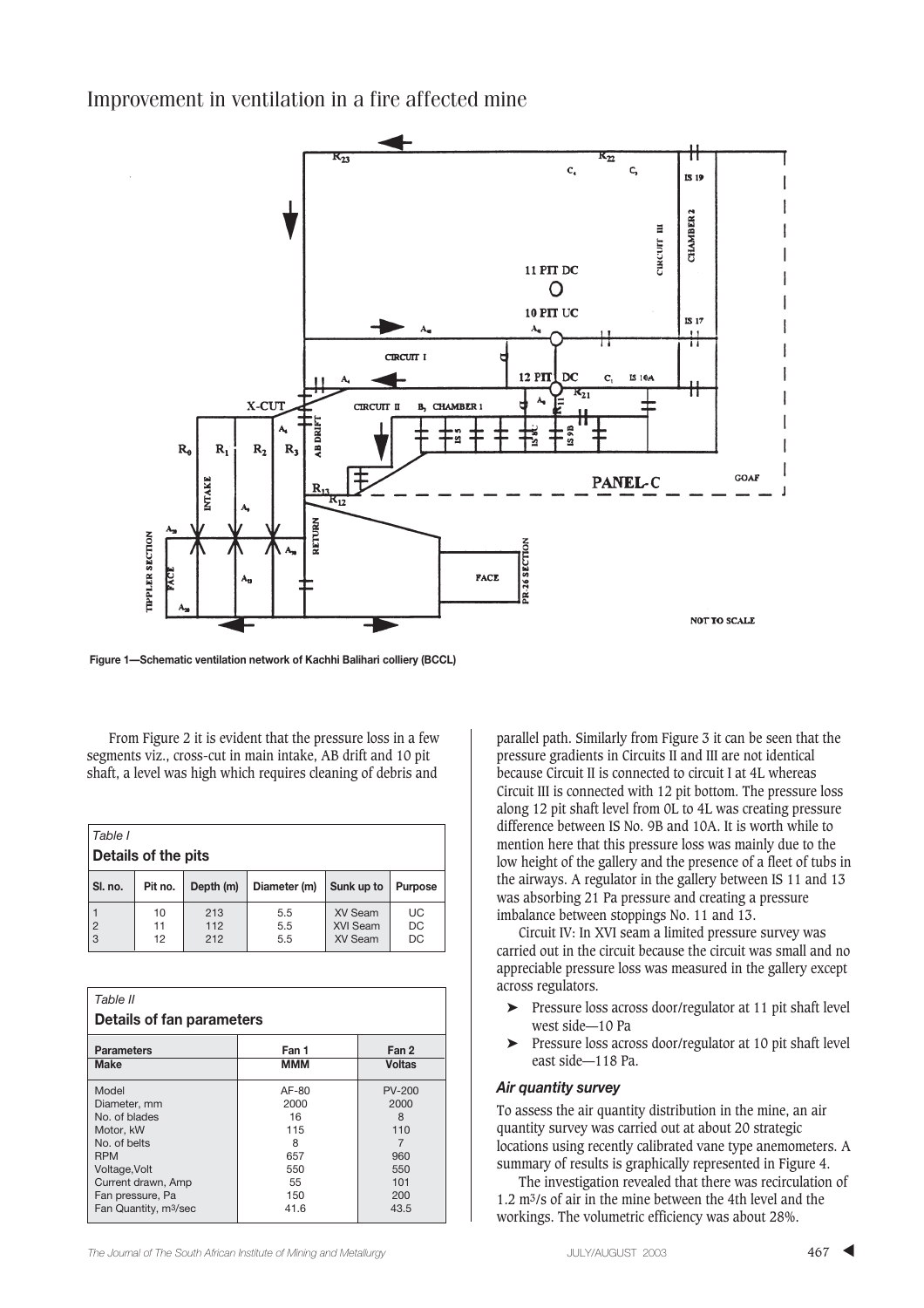

**Figure 2—Pressure gradient along intake and return airways (Circuit I)**



**Figure 3—Pressure gradient along Circuits II and III**



**Figure 4—Summary of air quantity distribution in mine**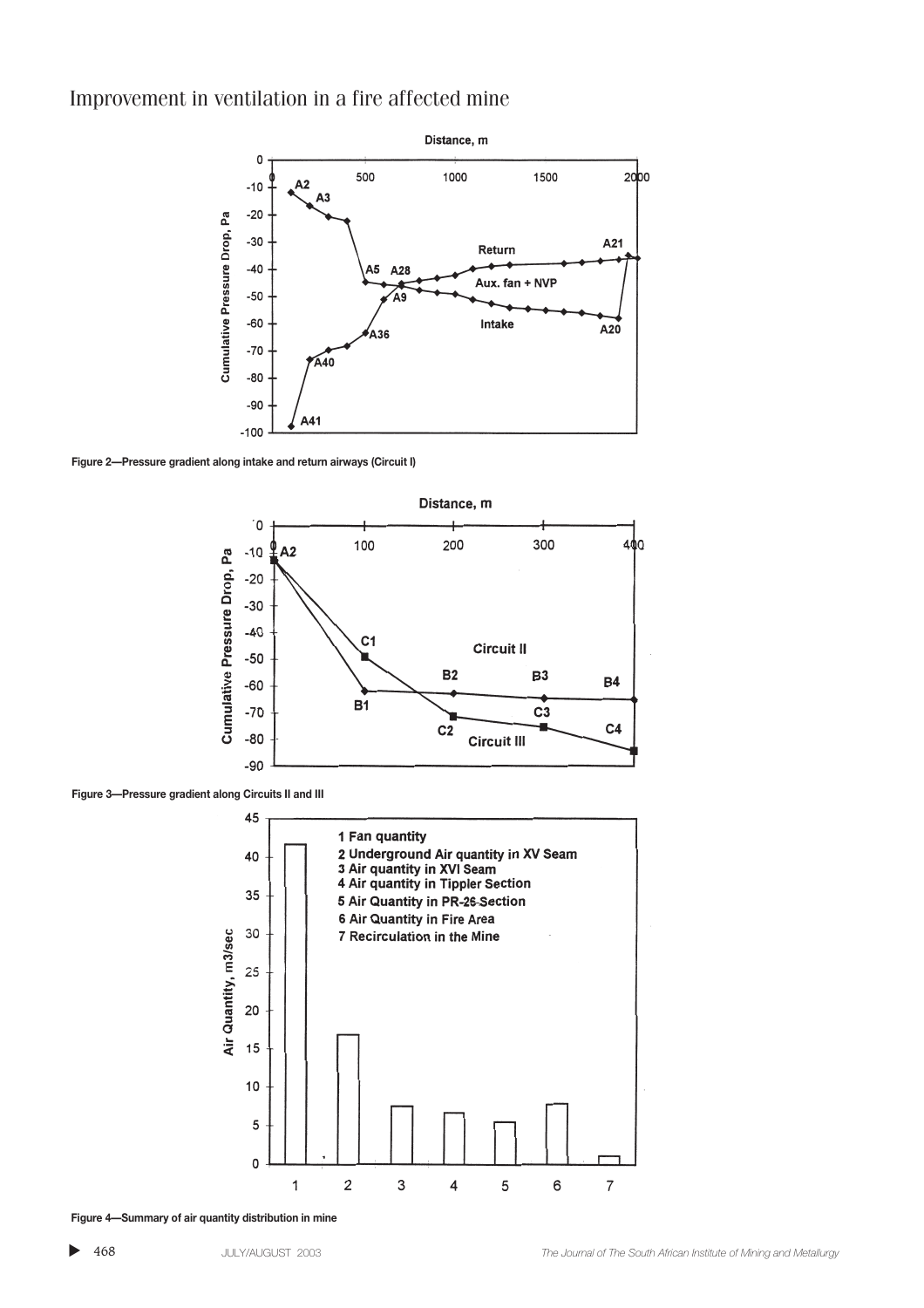### *Temperature survey*

A temperature survey was carried out in the mine by whirling hygrometer to assess the climatic condition in the mine. Wet and dry bulb temperatures measured at different important locations are furnished in Table III.

From the Table it is evident that there is a sudden rise in wet bulb temperature from 28.5 to 30°C and humidity to 100% between 3L and 7L. This may be due to recirculation of air (about 1.2 m3/sec) from return to intake at and below 3L.

### **Performance study of fans**

Studies were conducted on both the fans installed in the mine by running them separately and subsequently in parallel operation. Three sets of measurements were taken by varying the resistance of the mine. Characteristic curves for fan 1 and 2 and their combined one running in parallel operation along with mine characteristics are depicted in Figure 5.

### **Study of pressure behaviour of stoppings**

To study the pressure behaviour of stoppings of panel-C in XV, seam pressure across stoppings No. 5, 9B, 10A and 13 and barometric pressure with time were measured and are represented in Figures 6a, 6b, 6c and 6d. From Figures 6a to 6d, it is evident that the pressure behaviour of all the stoppings was almost normal when the fan was developing about 147.0 Pa pressure. In this case continuous leakage of air into the goaf is not possible. Results of the measurement of pressure of the stoppings and cumulative pressure drop in the gallery outbye of the stoppings are furnished in Table IV.

### **Measurement of temperature of the panel-C**

The temperature of the sealed-off area (1.5 m inbye) was measured by a digital thermometer by inserting a probe through a sampling pipe provided in the stopping. Results are furnished in Table V.

From the Table it is evident that the temperature inside the sealed-off area was close to virgin rock temperature, indicating non-existence of fresh heating.

#### **Arrangements proposed for effecting dynamic balancing of pressure technique**

To neutralize the excess pressure differential across panel-C by the above technique, the following arrangements were proposed.

➤ The position of the gallery (circuit II) outbye of stopping No. 9B to 1 was treated as a chamber. Three regulators, one (R11) upstream of IS No. 9B and the other two (R12 and R13) downstream of IS No. 1 were proposed as shown in Figure 1

| Table III<br><b>Results of temperature survey</b> |                                   |                                    |  |  |  |
|---------------------------------------------------|-----------------------------------|------------------------------------|--|--|--|
| SI. no.                                           | Location                          | Temperature <sup>o</sup> C wet/dry |  |  |  |
| 1                                                 | 12 pit bottom                     | 26.5 / 27.0                        |  |  |  |
| $\overline{2}$                                    | Junction of R0/3rd level          | 28.5/29.0                          |  |  |  |
| 3                                                 | Junction of R0/5th level          | 29.5/29.7                          |  |  |  |
| $\overline{4}$                                    | Junction of R1/7th level          | 30.0/30.0                          |  |  |  |
| 5                                                 | Junction of 13 level/10 dip       | 30.5/31.0                          |  |  |  |
| 6                                                 | Junction of 13 level/13 dip       | 31.3/31.5                          |  |  |  |
| $\overline{7}$                                    | Working at 14th level west/19 dip | 34.0/34.0                          |  |  |  |
| 8                                                 | Return. 18 rise/14th level        | 33.5/33.5                          |  |  |  |



**Figure 5—Characteristics curve of Fans 1 and 2**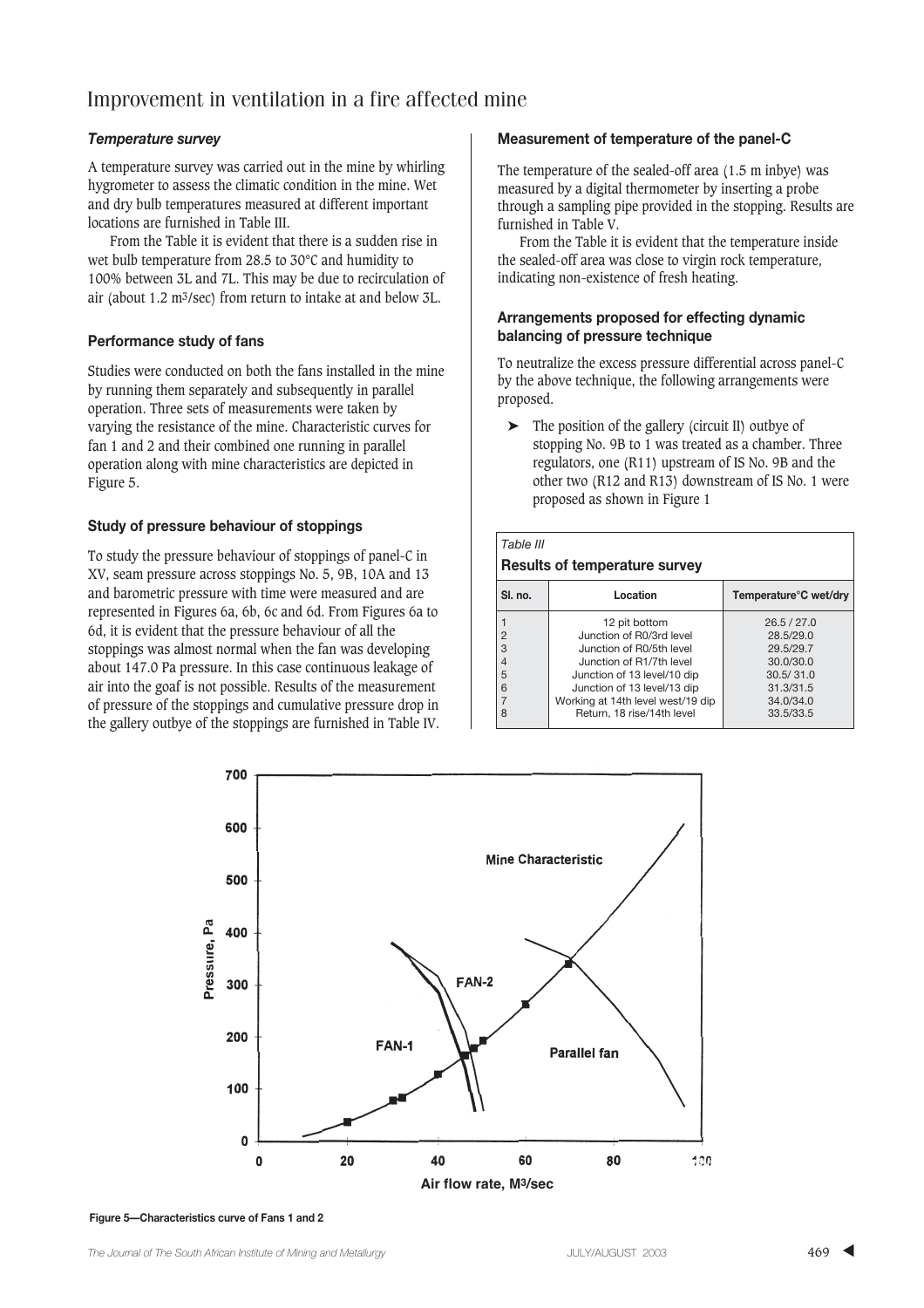

**Figure 6a—Stopping pressure and barometric pressure with time of the IS no. 5**



**Figure 6b—Stopping pressure and barometric pressure with time of the IS no. 9B**



**Figure 6c—Stopping pressure and barometric pressure with time of the IS no. 10A**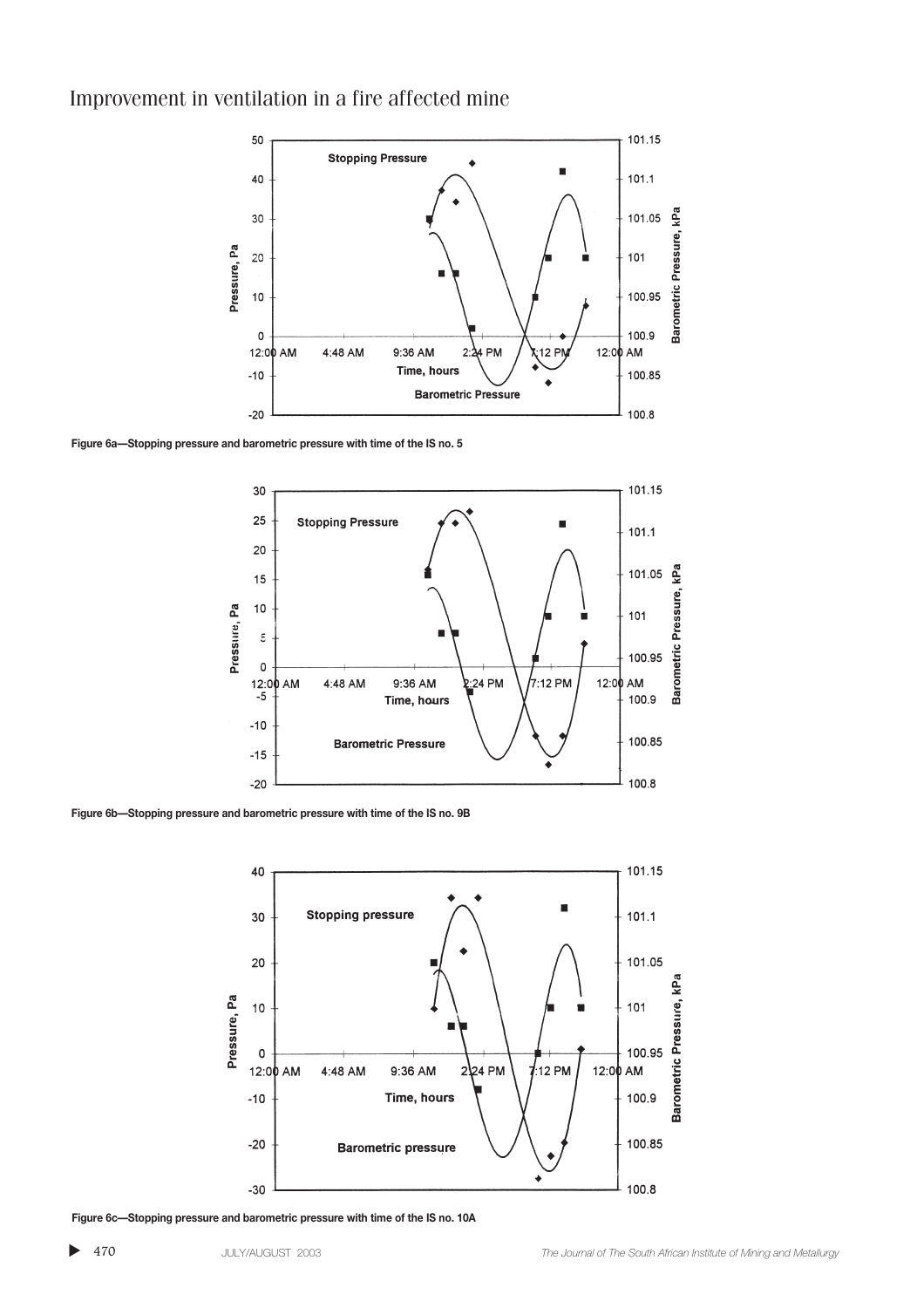

**Figure 6d—Stopping pressure and barometric pressure with time of the IS no. 13**

| Table IV                                                                                      |                                                                                                                                                          |     |       |       |  |  |  |
|-----------------------------------------------------------------------------------------------|----------------------------------------------------------------------------------------------------------------------------------------------------------|-----|-------|-------|--|--|--|
| Pressure of stoppings with cumulative pressure<br>drop in the gallery outbye of the stoppings |                                                                                                                                                          |     |       |       |  |  |  |
| SI<br>no.                                                                                     | <b>Circuit</b><br><b>Stopping</b><br><b>Cumulative pressure</b><br><b>Pressure of</b><br>drop outbye of<br>stopping,<br>no.<br>no.<br>stopping, Pa<br>Pa |     |       |       |  |  |  |
|                                                                                               |                                                                                                                                                          | 9B  | $+25$ | $-61$ |  |  |  |
| $\overline{2}$                                                                                |                                                                                                                                                          | 5   | $+29$ | $-62$ |  |  |  |
| $\overline{3}$                                                                                |                                                                                                                                                          |     | ÷     | $-67$ |  |  |  |
| $\overline{4}$                                                                                |                                                                                                                                                          | 10A | $+15$ | $-50$ |  |  |  |
| 5                                                                                             |                                                                                                                                                          | 13  | $+39$ | $-72$ |  |  |  |
| 6                                                                                             |                                                                                                                                                          | 19  | ÷     | $-74$ |  |  |  |

\* indicates that no sampling pipe was provided

| Table V                                 |              |                 |  |  |  |
|-----------------------------------------|--------------|-----------------|--|--|--|
| Temperature measurements inside Panel-C |              |                 |  |  |  |
| SI. no                                  | Stopping no. | Temperature, °C |  |  |  |
|                                         | 5            | 35              |  |  |  |
| $\overline{2}$                          | 9B           | 34              |  |  |  |
| 3                                       | 10A          | 33              |  |  |  |
|                                         | 13           | 36              |  |  |  |

| Table VI<br><b>Parameters for different schemes</b> |            |                          |   |  |  |   |
|-----------------------------------------------------|------------|--------------------------|---|--|--|---|
| S. no.                                              | Scheme no. | <b>Parameters number</b> |   |  |  |   |
|                                                     |            |                          | 2 |  |  | 5 |
|                                                     |            |                          |   |  |  |   |
|                                                     |            |                          |   |  |  |   |
| 3                                                   | 3          | V                        | V |  |  |   |
|                                                     |            |                          |   |  |  |   |

The segment of the gallery (circuit III) outbye of stopping No. 10A to 19 was treated as a chamber. Three regulators, one (R21) upstream of IS No. 10A and the other two (R22 and R23) downstream of IS No. 19 were proposed. Their locations are shown in Figure 1.

Further ventilation schemes with or without pressure balancing arrangements in the ventilation network of the mine were worked out. The main parameters considered for solutions are given below.

- ➤ Reduction in resistance of cross-cuts gallery in the main intake by about 40% by cleaning debris
- ➤ Provision of a parallel path in the main return i.e. along 10 pit shaft level from 4th level to 10 pit bottom via sump
- ➤ Regulation of air quantity in circuits II, III & IV
- Pressure balancing arrangements in circuits II and III
- ➤ Parallel mode of operation of two surface fans i.e. Fans 1 and 2.

Combining the above parameters into different combinations as given in Table VI, four ventilation schemes were worked out and their efficacy was ascertained by computer simulation studies of the ventilation network of the mine. Further, the design parameters of pressure balancing arrangements were also determined by computer simulation studies.

A summary of the results of computer simulation studies of four schemes are furnished in Tables VII and VIII.

The expected output as envisaged in scheme 2 are based on a network without a pressure balancing arrangement. From Table VII it is evident that in scheme 2 the increase in air quantity at the workings are in the range of 40–75%. From Table VIII change in pressure differential across panel-C is from 4 to about 68 Pa. The increase in the average cumulative pressure drop in chamber 1 and 2 from 56 to 204 Pa and 52 to 272 Pa respectively is expected. This may create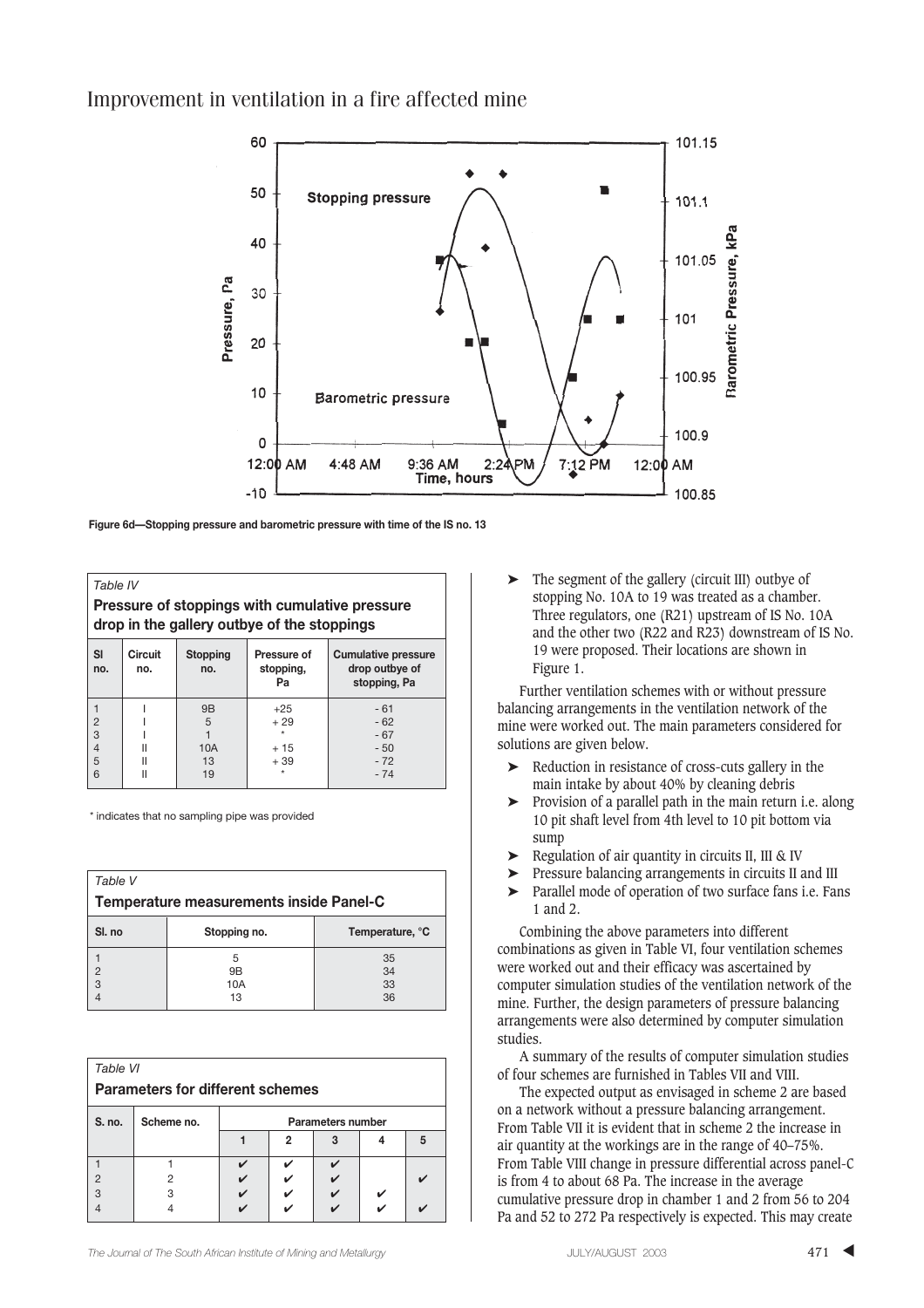| Table VII<br>Summary of results of computer simulation studies under various schemes |                                                                                                                                                 |                              |                              |                              |                              |                              |
|--------------------------------------------------------------------------------------|-------------------------------------------------------------------------------------------------------------------------------------------------|------------------------------|------------------------------|------------------------------|------------------------------|------------------------------|
| SI. no.                                                                              | <b>Parameters</b>                                                                                                                               | <b>Existing</b>              | Scheme 1                     | Scheme 2                     | Scheme 3                     | Scheme 4                     |
| 1.                                                                                   | Main Fan<br>I. Pressure, Pa<br>II. Air quantity, m <sup>3</sup> /s                                                                              | 147<br>41.67                 | 167<br>41.0                  | 353<br>56.1                  | 167<br>41.0                  | 353<br>56.10                 |
| 2.                                                                                   | Surface leakage, m <sup>3</sup> /s                                                                                                              | 6.88                         | 7.42                         | 10.77                        | 7.40                         | 10.77                        |
| 3.                                                                                   | Intake to the seam, m <sup>3</sup> /s<br>I. XVI seam<br>II. XV seam                                                                             | 7.42<br>26.47                | 6.23<br>27.33                | 9.88<br>35.43                | 6.23<br>27.35                | 9.88<br>35.43                |
| 4.                                                                                   | XV seam<br>Intake, m <sup>3</sup> /s, to the<br>I. Tippler section<br>II.PR26 workings<br>III. Fire area (IS 10A-19)<br>IV. Fire area (IS 9B-1) | 6.70<br>5.55<br>4.38<br>3.52 | 7.78<br>7.47<br>3.80<br>3.95 | 9.62<br>9.72<br>3.48<br>5.18 | 7.78<br>7.47<br>3.80<br>3.95 | 9.62<br>9.72<br>3.48<br>5.18 |
| 5.                                                                                   | Recirculation of air in XV seam below 4Lm <sup>3</sup> /s                                                                                       | 1.17                         | 0.60                         | Nil                          | 0.60                         | Nil                          |
| 6.                                                                                   | Pressure drop across regulator of Chamber 1, Pa<br>- at entry point (R11)<br>- at exit point (R12 & R13)                                        | 29                           | 51<br>÷.                     | 129<br>$\sim$                | 26<br>27                     | 10<br>141                    |
| 7.                                                                                   | Pressure drop across regulator of Chamber 2, Pa<br>- at entry point (R21)<br>- at exit point (R22 & R23)                                        | 35                           | 100<br>$\overline{a}$        | 243                          | 55<br>44                     | 59<br>190                    |
| 8.                                                                                   | XVI seam<br>Presure drop across regulators near<br>- 11 pit bottom<br>- 10 pit bottom                                                           | 10<br>118                    | 7<br>146                     | 57<br>238                    | 10<br>146                    | 67<br>262                    |

#### *Table VIII*

### **Cumulative pressure drop around panel-C and pressure drop across the panel and across the parting under different schemes**

| <b>Parameters</b>                                                         | Existing | Scheme 2 | Scheme 4 |
|---------------------------------------------------------------------------|----------|----------|----------|
| XV seam                                                                   |          |          |          |
| Chamber 1                                                                 |          |          |          |
| Cumulative pressure drop (Pa) outbye of stopping No.                      |          |          |          |
| <b>9B</b>                                                                 | 53       | 199      | 81       |
|                                                                           | 59       | 208      | 88       |
| Average                                                                   | 56       | 204      | 85       |
| XV seam                                                                   |          |          |          |
| Chamber 2                                                                 |          |          |          |
| Cumulative pressure drop (Pa) outbye of stopping No.                      |          |          |          |
| 10A                                                                       | 46       | 264      | 81       |
| 19                                                                        | 58       | 280      | 90       |
| Average                                                                   | 52       | 272      | 86       |
| Presure differential across panel-C between chambers 1 and 2              | 4        | 68       |          |
| XVI seam                                                                  |          |          |          |
| Cumulative pressure drop in the outbye of sealed-off area of XVI seam     | 15       | 65       | 76       |
| Pressure difference across parting between XVI seam to chamber 1, XV seam | 41       | 139      | 9        |
| Pressure difference across parting between XVI seam to chamber 2, XV seam | 37       | 207      | 10       |

#### *Table IX*

### **Design parameters for dynamic balancing of pressure**

| Regulator no.                  | Location                 | Circuit no.   | Pressure difference, Pa | Air quantity m <sup>3</sup> /sec | Size, m <sup>2</sup> |  |
|--------------------------------|--------------------------|---------------|-------------------------|----------------------------------|----------------------|--|
| XV Seam                        |                          |               |                         |                                  |                      |  |
| R <sub>11</sub>                | Entry point of Chamber 1 |               | 10                      | 3.48                             | 1.34                 |  |
| R <sub>12</sub>                | Exit point of Chamber 1  | $\mathbf{II}$ | 88                      | 3.48                             | 0.45                 |  |
| R <sub>13</sub>                | Exit point of Chamber 1  | $\mathbf{II}$ | 53                      | 3.48                             | 0.58                 |  |
| R <sub>21</sub>                | Entry point of Chamber 2 | III           | 59                      | 5.18                             | 0.82                 |  |
| R <sub>22</sub>                | Exit point of Chamber 2  | III           | 100                     | 5.18                             | 0.63                 |  |
| R <sub>23</sub>                | Exit point of Chamber 2  | III           | 90                      | 5.18                             | 0.66                 |  |
| XVI Seam                       |                          |               |                         |                                  |                      |  |
| Shaft level near 11 pit bottom |                          | IV            | 68                      | 9.88                             | 1.30                 |  |
| Shaft level near 10 pit bottom |                          | IV            | 235                     | 9.88                             | 0.70                 |  |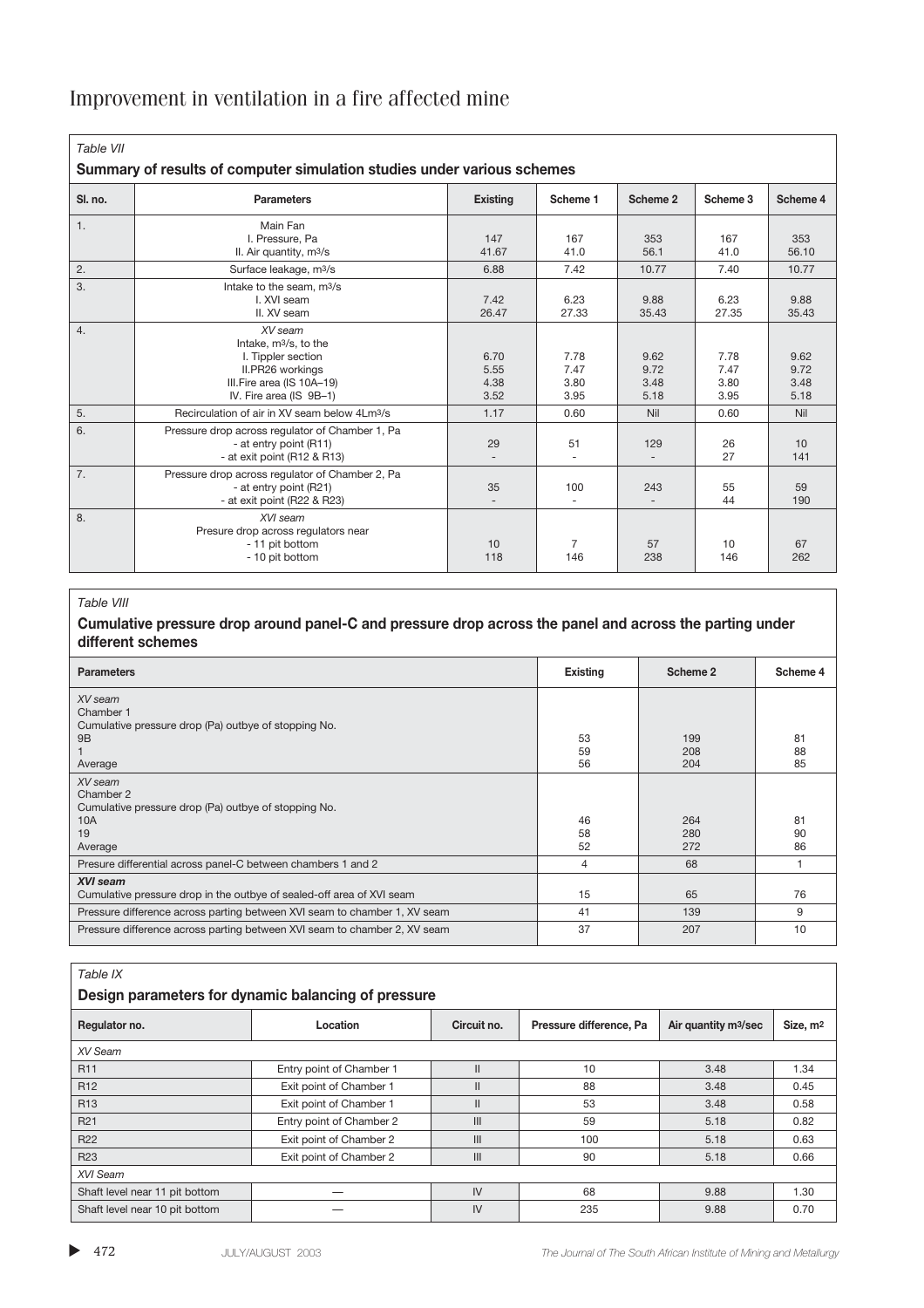a substantial pressure differential in panel-C across and along the seams. The increase in pressure differential across parting towards chamber 1 and 2 are 139 and 207 Pa respectively. This may lead to reinitiation of spontaneous heating in panel-C.

The expected output as envisaged in scheme 4 is based on a pressure balancing arrangement. The increase in air quantity at the workings is in the range of 40–75%. From Table VIII it is evident that the increase in average cumulative pressure drop between chamber 1 and 2 is from 56 Pa to 85 Pa and 52 Pa to 86 Pa i.e. an increase in cummulative pressure drop of 29 and 34 Pa respectively. Similarly the expected increase in cumulative pressure drop outbye of XVI seam would be 15 to 76 Pa. The pressure differential across the panel (the difference of average cumulative pressure drop between chambers 1 and 2) is about 1 Pa.

Thus it is expected that there would be only a marginal change in pressure drop along and across the seam around the panel. Therefore scheme 4 is found suitable for implementation.

The design parameters for dynamic balancing of pressure are calculated from Table VII and are furnished in Table IX.

#### **Establishment of dynamic balancing of pressure**

The measures envisaged in scheme 4 were implemented. In the scheme, six regulators, R11, R12 and R13 in circuit II and R21, R22 and R23 in circuit IIII were installed as per specifications given in Table IX. Locations of the regulators are shown in Figure 1. Two regulators, one in shaft level near 11 pit bottom and the other one in shaft level near 10 pit bottom were installed as per specification given in Table IX. Ventilation measurements for fan pressure, fan quantity, air quantity available at the workings and pressure drop across regulator were recorded. Details of the measurements are furnished in Table X. The pressure of the stoppings (namely 5, 9B, 10A and 13) and barometric pressure at the outbye of the stoppings were simultaneously recorded with time. Results are graphically represented in Figures 7a to 7d.

| $1$ GNIC $N$<br>Measurements after implementation of scheme 4 and its comparision with the single fan operation |                                                                             |                      |                                           |  |  |
|-----------------------------------------------------------------------------------------------------------------|-----------------------------------------------------------------------------|----------------------|-------------------------------------------|--|--|
| SI. no.                                                                                                         | <b>Parameters</b>                                                           | Single fan operation | Parallel fan operation                    |  |  |
| 1.                                                                                                              | Main Fan (Fan 1)<br>I.Pressure, Pa<br>II. Air quantity, m <sup>3</sup> /s.  | 147<br>41.67         | Fan 1-323 Fan 2-320<br>Fan1-33 Fan 2-34.7 |  |  |
| 2.                                                                                                              | Surface leakage, m <sup>3</sup> /s.                                         | 6.88                 | 13.8                                      |  |  |
| 3.                                                                                                              | Intake, m <sup>3</sup> /s, to the<br>I. Tippler section<br>II.PR26 workings | 6.70<br>5.55         | 12.0<br>10.8                              |  |  |
| 4.                                                                                                              | Recirculation of air in XV seam below 4Lm <sup>3</sup> /s                   | 1.17                 | 0.0                                       |  |  |



**Figure 7a—Stopping pressure of IS no. 5 and barometric pressure with time after parallel operation of fans**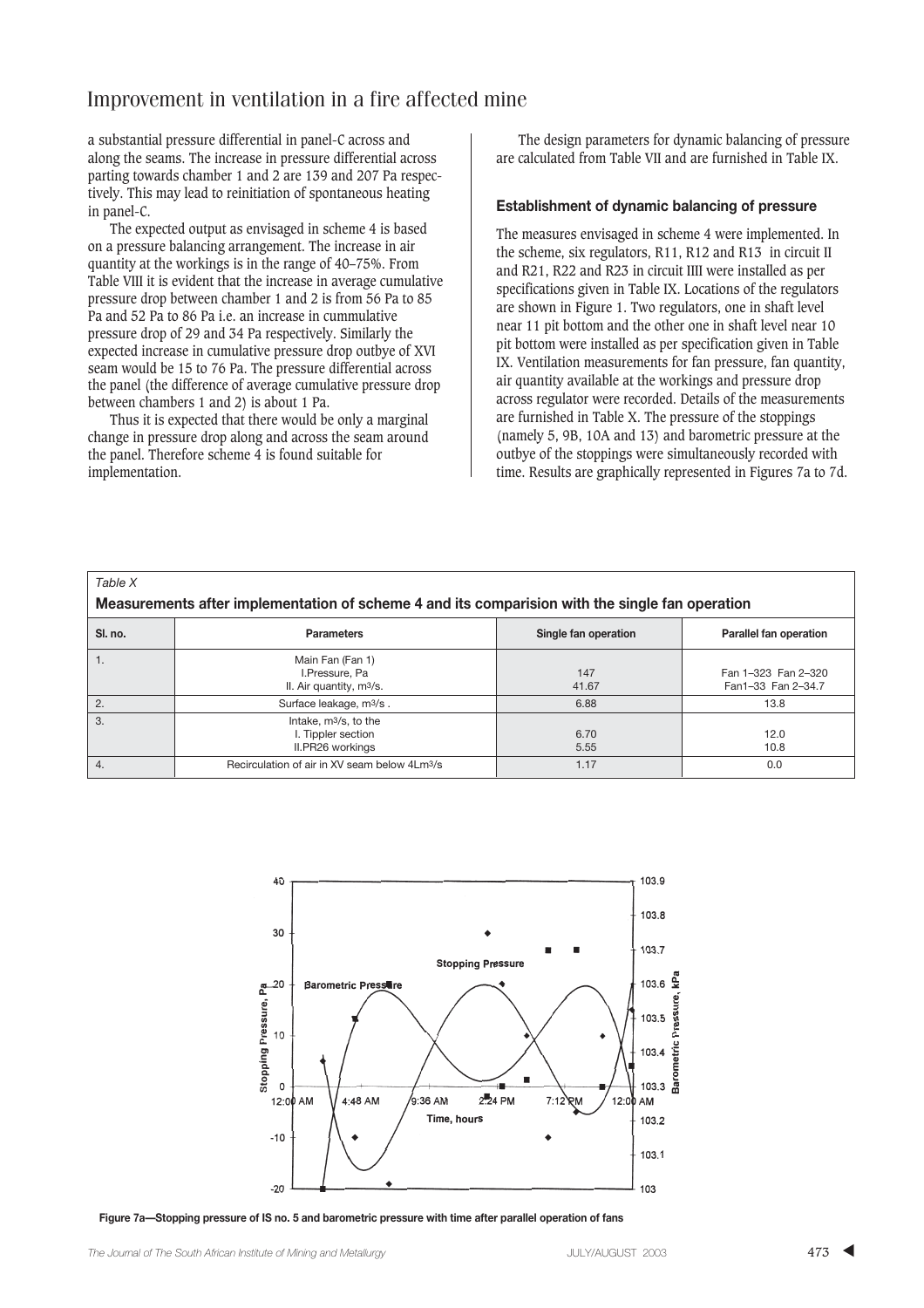

**Figure 7b—Stopping pressure of IS no. 9B and barometric pressure with time after parallel operation of fans**



**Figure 7c—Stopping pressure of IS no. 10A and barometric pressure with time after parallel operation of fans**



**Figure 7d—Pressure of stopping and barometric pressure of the IS no. 13 with time after parallel operation of fans**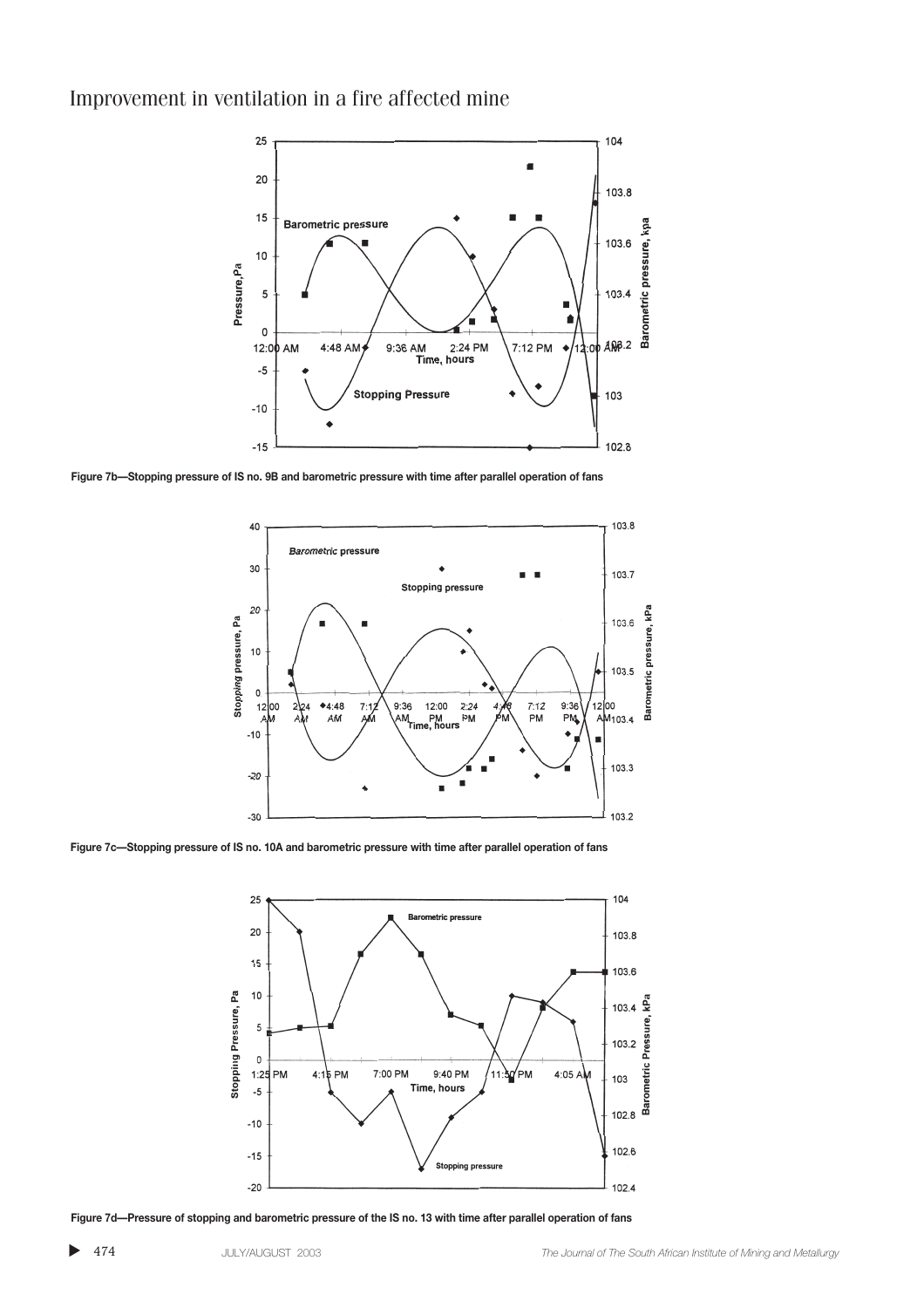It has been revealed from Table X and Figure 7A to 7D that in air quantity at the face was almost double of the existing value without any recirculation and pressure behaviour of all the stoppings of panel-C would be normal.

### **Conclusions**

The detailed field investigations in the mine in stages covering ventilation survey, pressure behaviour of stopping, performance studies of fans under single and parallel mode of operation, in-depth computer simulation studies, pressure behaviour of stopping after parallel operation of fans led to the implementation of scheme 4.

Ventilation measurements recorded after implementation of the scheme 4 confirmed that two fans 1 and 2 may be operated in parallel for improvement in the climatic condition at the workings without enhancing the risk of heating in sealed panel-C provided the measures suggested in the scheme are carefully maintained.

Thus by application of this technique, fire in sealed panel can be controlled/prevented even after increase in fan pressure for circulation of an adequate air quantity in the mine. The technique is general enough for application in other mines under similar conditions.

### **Acknowledgements**

The authors are thankful to the Director, Central Mining Research Institute, Dhanbad for his kind permission to publish the paper. The authors sincerely acknowledge the help rendered by mine management and Sri A. Ansari of CMRI during the field investigation and execution of the technique in the mine. The opinions expressed in this paper are those of authors and not necessarily of the organization to which they belong.

#### **References**

- **1.** CMRI Research Report on Ventilation Investigation and Planning to Control Fire and Improve Climatic Condition at Kachhi Balihari Colliery, BCCL, 1998.
- **2.** BHOWMICK, B.C., VERMA, S.M., SAHAY, N., and AHMAD, I. Dynamic Balancing of Pressure for Control of Fire in Underground Coal Mines, *J. Min. Rec*., vol. 1, no. 1, April-June 1992.
- **3.** AHMAD, I., SAHAY, N., SINGH, R.P., VERMA, S.M., BHOWMICK, B.C., and DHAR, B.B. Experiences of Dynamic Balancing of Pressure for Control of Fire in Jharia, Ranigaj and Karanpura Coal Fields, *Proceedings of the 27th International Conference of safety in Mines Research Institutes*, 1997, pp. 513–526.
- 4. BHOWMICK, B.C., SAHAY, N., AHMAD, I., and VERMA, S.M. Significant improvement in effectiveness of nitrogen infusion technology for control of fire by dynamic balancing of pressure—A case study of powered support longwall face, *CIM Bulletin*, CANADA vol. 93, no. 1038 March 2000. ◆

# Environmental Sustainability Award for Skorpion Zinc\*

Skorpion Zinc was awarded the IAIAsa Premium Award at the International Association for Impact Assessment (SA Chapter) Annual Conference at the Wilderness on 2 September. This highly coveted award is presented in recognition of excellence for projects that are developed, planned and managed for the benefit of the sustainability of human society and the environment.

Environmental consulting firm WSP Walmsley was involved as part of the team at Skorpion Zinc, from the exploration phase in 1997 through a full Environmental Impact Assessment, compilation and implementation of an Environmental Management Plan during the construction phase, to the development and certification of an ISO 14001 Environmental Management System for operations.

The project is particularly noteworthy because of its location in the pristine Sperrgebiet in south-western Namibia, an area listed as one of the world's top biodiversity hotspots. The desert environment is so sensitive to disturbance that a set of tracks can endure for decades. For this reason, it was essential to enforce strict environmental management from day one.

The goal was achieved through the dedication of numerous people, particularly the effort of project manager, Norman Green and his team, environmental manager Michele Kilbourn Louw, on-site environmental co-ordinator Michelle Yates and her team, as well as the environmental

consultants, WSP Walmsley.

Some of the highlights of the project include:

- ➤ A waste separation and recycling programme on site
- An Environmental Code of Conduct signed by all site personnel
- $\blacktriangleright$  Strict track and litter control
- ➤ A full-time environmental co-ordinator on site
- ➤ A massive plant rescue and relocation programme
- ➤ Innovative designs to reduce water consumption
- ➤ Vegetation and air quality monitoring
- ➤ EIAs for all support infrastructure e.g. air strip, water pipeline and powerline.

Not many fast-track projects could live up to Skorpion's slogan of 'Get it right first time, every time', yet consensus is that the Skorpion Zinc Project has set the benchmark for profitable business ventures at minimum cost to the environment. When it is fully operational, Skorpion Zinc is expected to contribute 4% to Namibia's GDP.

*\* Issued by: Lynne Hancock Communications, P O Box 180, Witkoppen, 2068, Tel: (011) 465 9705 on behalf of: WSP Walmsley, Tel: (011) 233 7880 E-mail: bw@wspgroup.co.za*